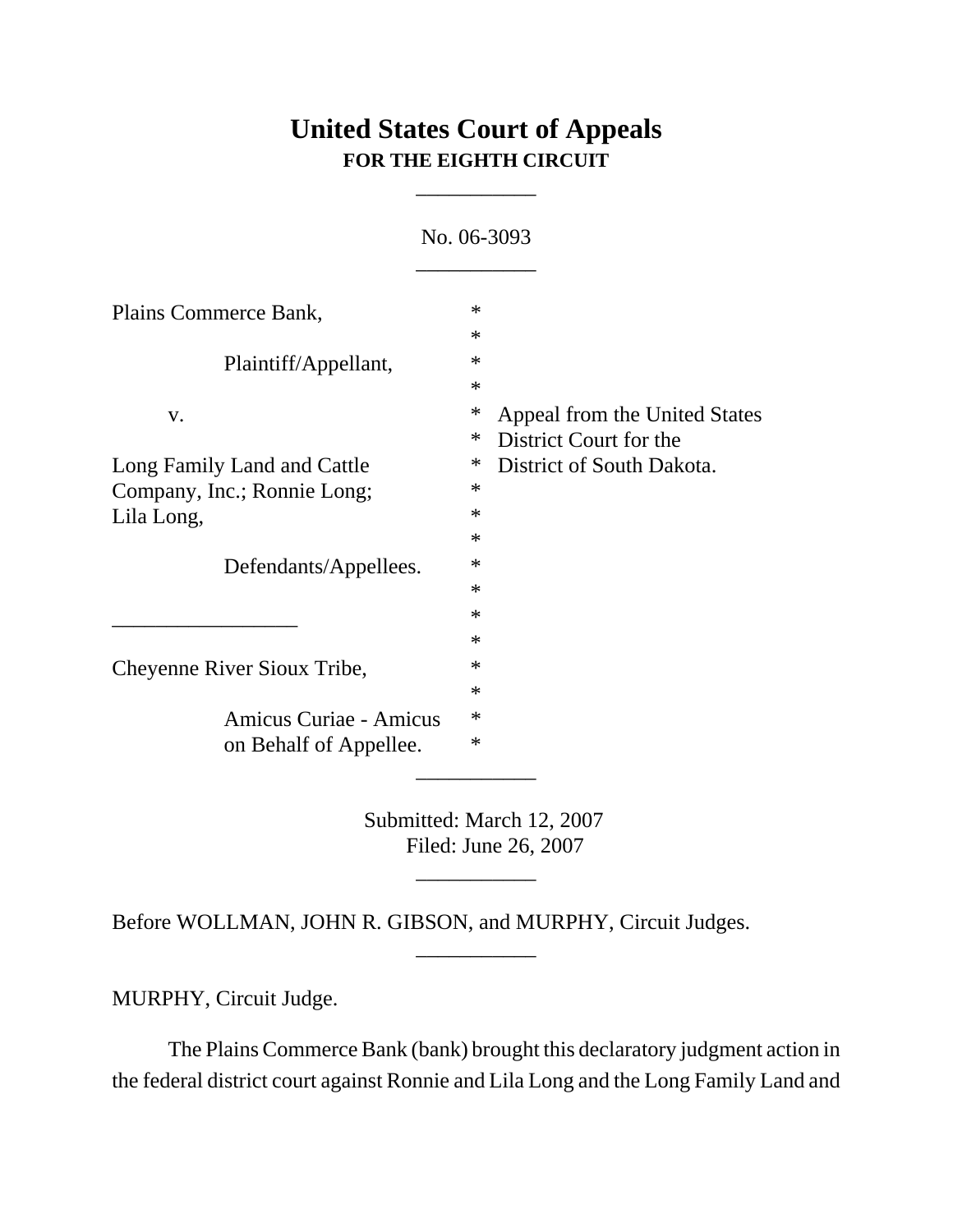Cattle Company, Inc. (Long Company), seeking to have a tribal judgment of the Cheyenne River Sioux Tribal Court of Appeals declared null and void. That judgment upheld a jury verdict in the Longs' favor on their claim that the bank had discriminated against them as Indians and tribal members. The bank now argues that the tribal courts lacked jurisdiction over the Longs' discrimination claim and that it was denied due process by the tribal proceedings. The district court<sup>1</sup> granted summary judgment to the Longs, and we affirm.

### I.

The Long Company is a family farming and ranching business incorporated under the laws of South Dakota and located on the Cheyenne River Sioux Indian Reservation. Under its articles of incorporation, at least 51% of the company's outstanding shares must be Indian owned at all times, ensuring the company's eligibility for Bureau of Indian Affairs (BIA) loan guarantees. See 25 C.F.R. § 103.7 (2000); see also id. § 103.25(b) (2006). Husband and wife Ronnie and Lila Long, who are both enrolled members of the Cheyenne River Sioux Tribe (Tribe), own at least 51% of the company's shares. Ronnie Long's father, Kenneth Long, who was not a tribal member, owned the remaining 49% of the company's shares until his death in 1995. The parties disagree about whether his shares were distributed to Ronnie Long, $<sup>2</sup>$  but it is undisputed that the Longs have majority ownership of the company.</sup>

<sup>&</sup>lt;sup>1</sup>The Honorable Charles B. Kornmann, United States District Judge for the District of South Dakota.

<sup>&</sup>lt;sup>2</sup>In his will Kenneth purported to devise his interest in the company and his land on the reservation to his four children. Since Ronnie Long's siblings assigned their interest to him, the Longs claim 100% ownership of the Long Company. The bank disputes this, noting that it has filed a creditor's claim against the estate and asserting that Kenneth's interest in the company was never distributed by the probate court. The estate was still in probate at the time of the district court judgement.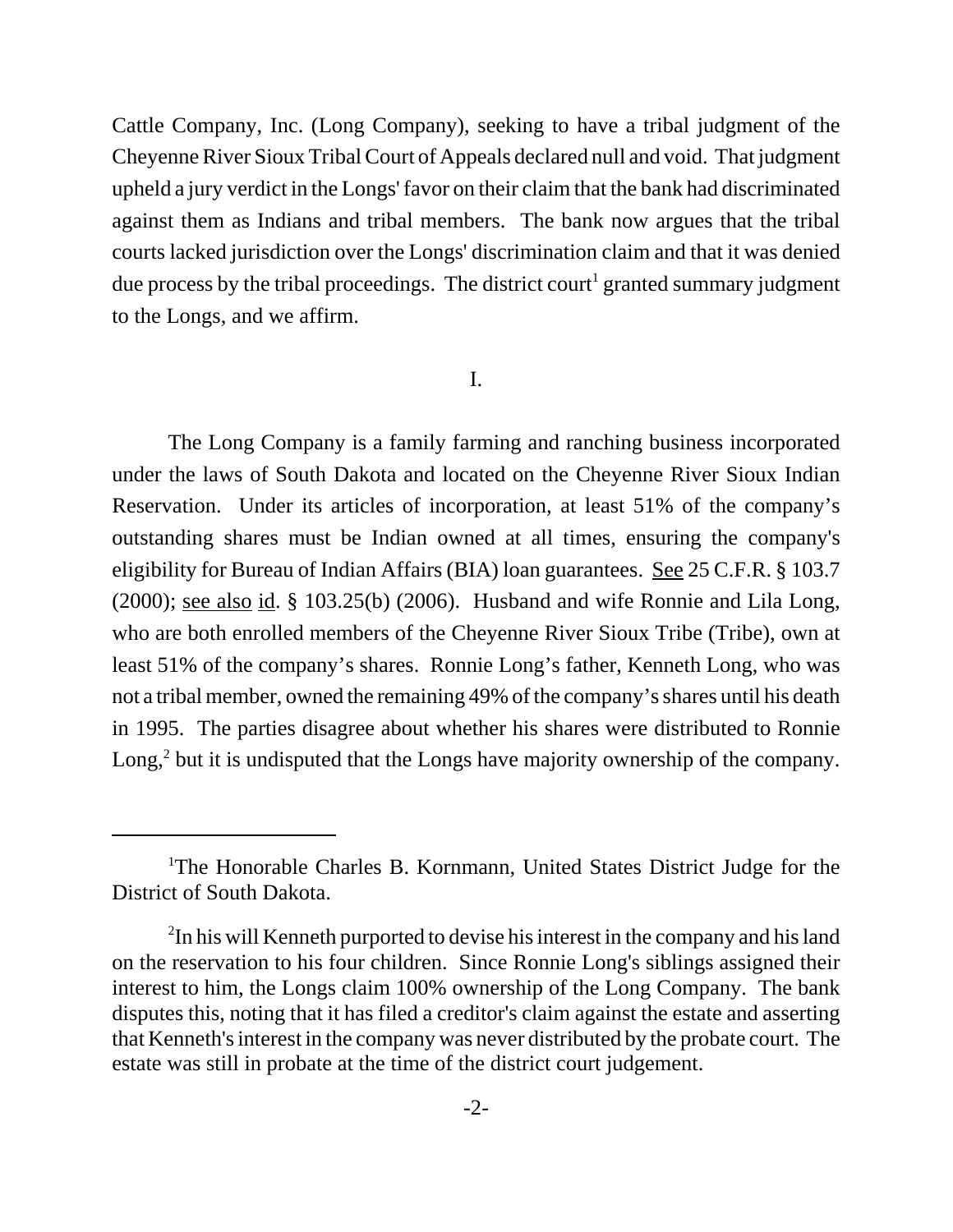The bank is a South Dakota corporation with its principal place of business outside the reservation. The bank had been lending to the Long Company for many years, and these loans were guaranteed by the BIA because of the Long Company's Indian owned status. Kenneth, Lila, Ronnie, and Ronnie's mother Maxine, an enrolled tribal member, also personally guaranteed loans extended to the company. Prior to their deaths, Kenneth and Maxine Long mortgaged to the bank some 2,230 acres of fee land inside the reservation in order to secure loans for the Long Company operation. At the time of his death, Kenneth and the Long Company owed the bank \$750,000.

In the spring of 1996 a bank officer came onto the reservation to inspect the Longs' land, cattle, hay, and machinery. Thereafter, the bank and the Longs entered into negotiations for a new loan agreement, and tribal officers and BIA employees helped to facilitate the negotiating sessions which took place in the Tribe's offices. The final agreement, which was signed at the bank's offices, provided that the mortgaged land would be deeded over to the bank in consideration for cancelling some debt and making additional loans to the Long Company for use in its ranching operations. The Long Company was given a two year lease on the property with an option to purchase.

According to the Longs, the bank initially offered them more favorable terms, proposing to sell the mortgaged land back to them with a twenty year contract for deed. The bank later sent a letter to Ronnie Long withdrawing that offer, however, citing "possible jurisdictional problems" posed by the Long Company's status as an "Indian owned entity on the reservation." The Longs also claim that the bank never provided the promised operating loans to the Long Company and as a result the company was not able sustain its ranching operation through the particularly harsh winter of 1996-97.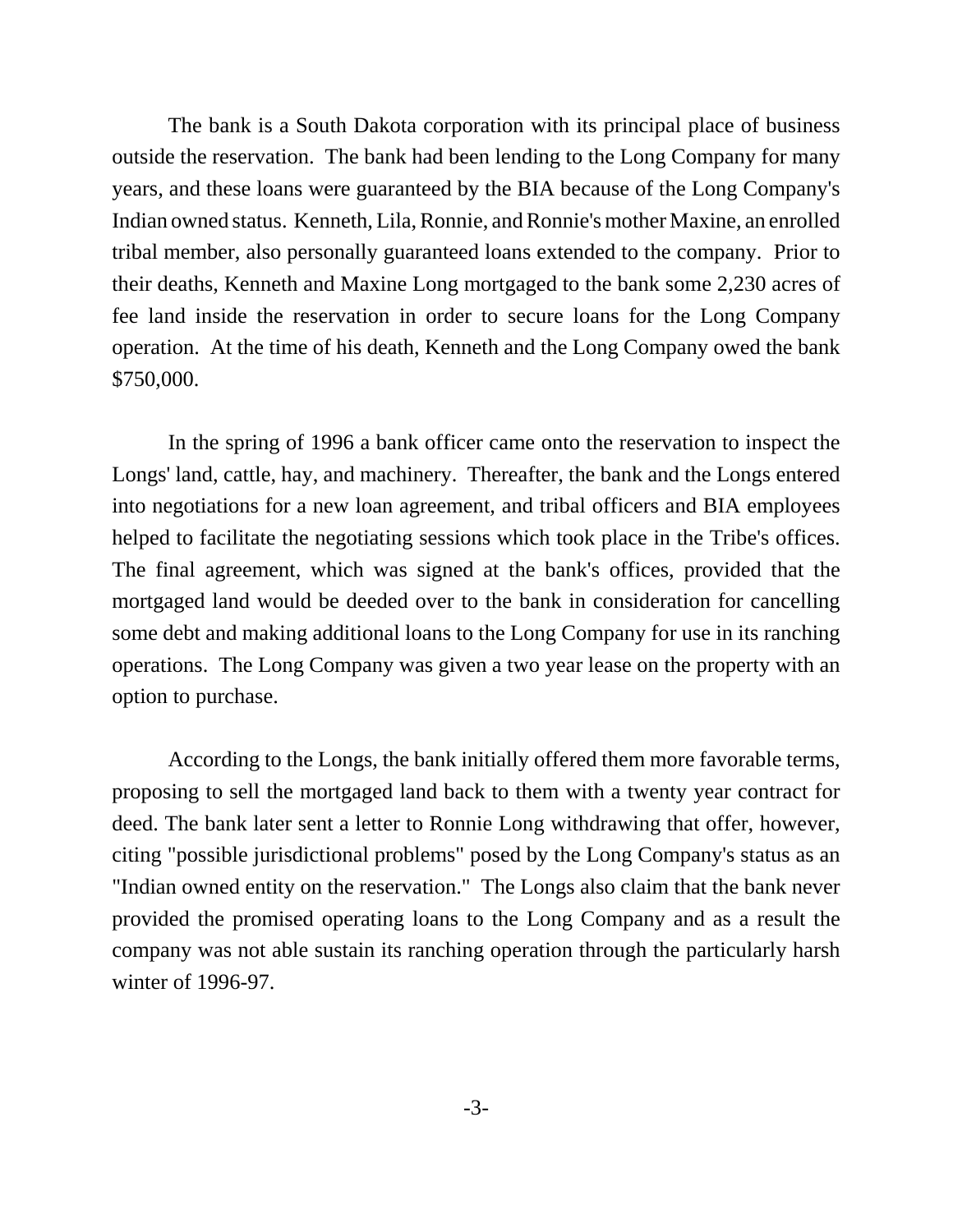Because the Longs lost hundreds of livestock that winter, they were unable to exercise their option to repurchase their land, which required full payment for the land within sixty days of the expiration of their two year lease. When they did not vacate the property after their lease expired in late 1998, the bank initiated state eviction proceedings against them. The bank also asked the Cheyenne River Sioux Tribal Court to serve the Longs with a notice to quit, but by this time the bank had already sold 320 acres of the land to Ralph and Norma Pesicka. In June of 1999, while the Longs continued to occupy a 960 acre parcel of the land, the bank sold the remaining 1,910 acres to Edward and Mary Maciejewski under a ten year contract for deed with a lower interest rate than that offered to the Long Company under its lease with option to purchase. Neither the Pesickas nor the Maciejewskis are tribal members.

The Longs filed a complaint in tribal court alleging that the bank had impermissibly engaged in self help measures when it sold the land while the Longs were still in possession. The Longs moved for a restraining order to prevent the bank from going through with the sales, and the bank moved to dismiss for lack of subject matter jurisdiction. The tribal court denied both motions. The Longs then amended their complaint to add their company as a plaintiff and to include a number of additional causes of action against the bank, including breach of contract, bad faith, and lack of consideration.

The Longs also brought a discrimination claim, seeking to have the land sales set aside on the ground that the sale to nonmembers "on terms more favorable" than the bank had extended to the Longs evidenced "unequal treatment and unfair discrimination against the Longs . . . ." The claim did not allege any statutory violation. The Longs introduced as evidence the bank's letter explaining its reluctance to sell the land to the Long Company on account of its status as an Indian owned entity. The bank filed a counterclaim in the tribal court for wrongful holdover of possession of the land, seeking damages and the Longs' eviction. While the Longs requested that their claims be tried to a jury, the bank did not.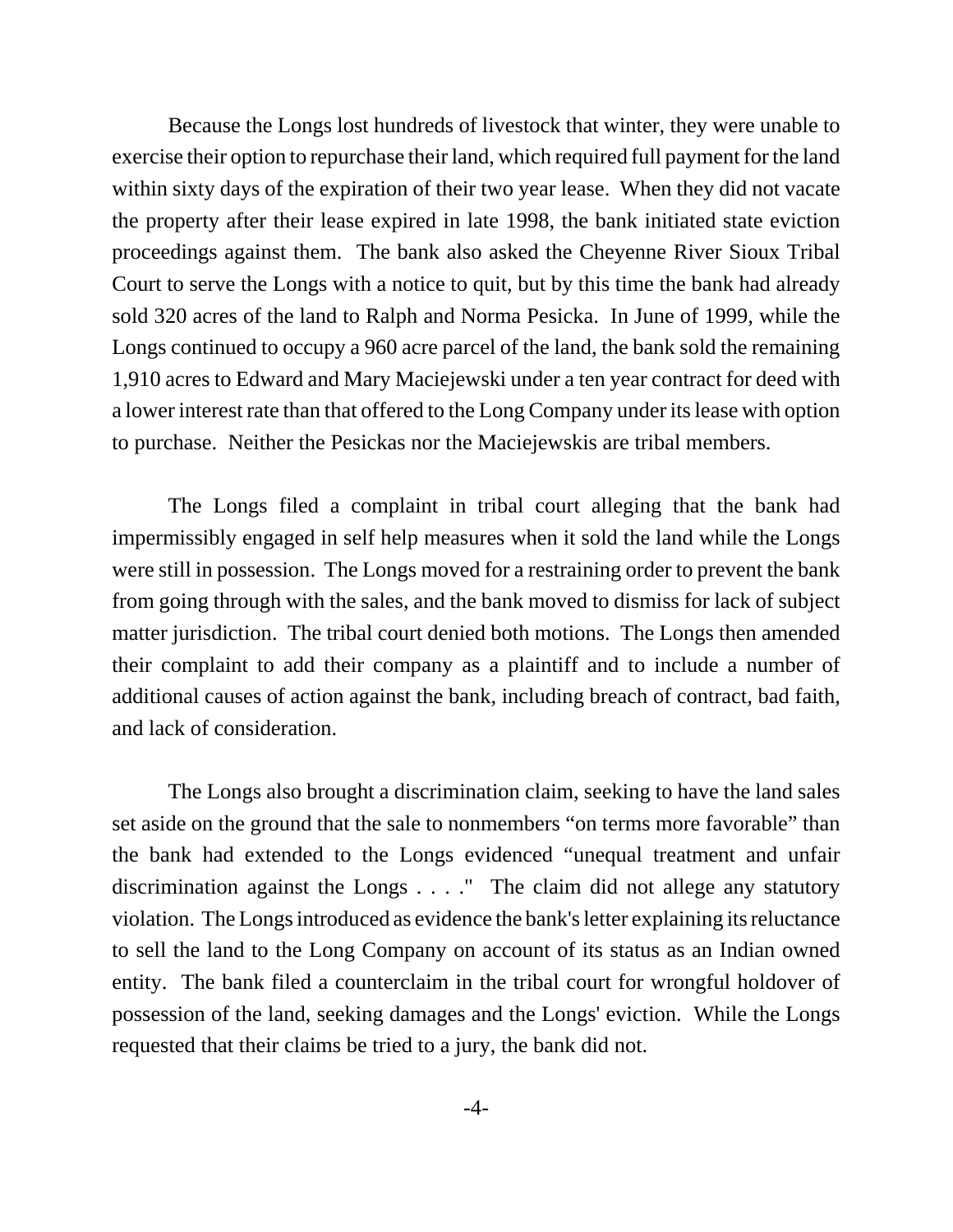In a motion for summary judgment on its counterclaim, the bank conceded that the tribal court had jurisdiction over the subject matter because enrolled tribal members held majority ownership of the Long Company. Shortly before the jury was charged, the bank changed its position. At that point the bank asserted in a short colloquy with the tribal court that jurisdiction was lacking over the Longs' discrimination claim, alleging that the claim arose under federal law and could therefore not be heard in tribal court under Nevada v. Hicks, 533 U.S. 353 (2001). The trial judge rejected this argument and stated, "I think we have authority to enforce federal laws." At no time did the Longs state that their claim arose under federal law. The bank did not challenge tribal jurisdiction over the Longs' other claims.

A seven member jury was instructed on four of the Longs' claims: breach of contract, bad faith, discrimination, and improper use of self help remedies. The bank had the opportunity to request that nonmembers or non Indians be summoned to serve on the jury, but it made no such request. On the Longs' discrimination claim the judge instructed the jury: "A person or entity engages in discrimination under these instructions when that person or entity intentionally denies a privilege to a person based solely upon that person's race or tribal identity."<sup>3</sup> No reference was made to any statute or to federal law. A unanimous jury found for the Longs on all counts except the self help claim and returned a general verdict in their favor for \$750,000 in damages plus interest. In addition, the trial court awarded the Longs the option to purchase the 960 acres of land which they continued to occupy. The court also dismissed the bank's counterclaim in light of the jury verdict and tribal law.

The bank filed a post trial motion challenging tribal jurisdiction over the Longs' discrimination claim, contending that the claim "would fall under 42 U.S.C. § 1981" and therefore could only be adjudicated in federal or state court. The bank did not

<sup>&</sup>lt;sup>3</sup>The jury verdict form similarly read: "Did the Defendant Bank intentionally discriminate against the Plaintiffs Ronnie and Lila Long based solely on their status as Indians or tribal members in the lease with option to purchase?"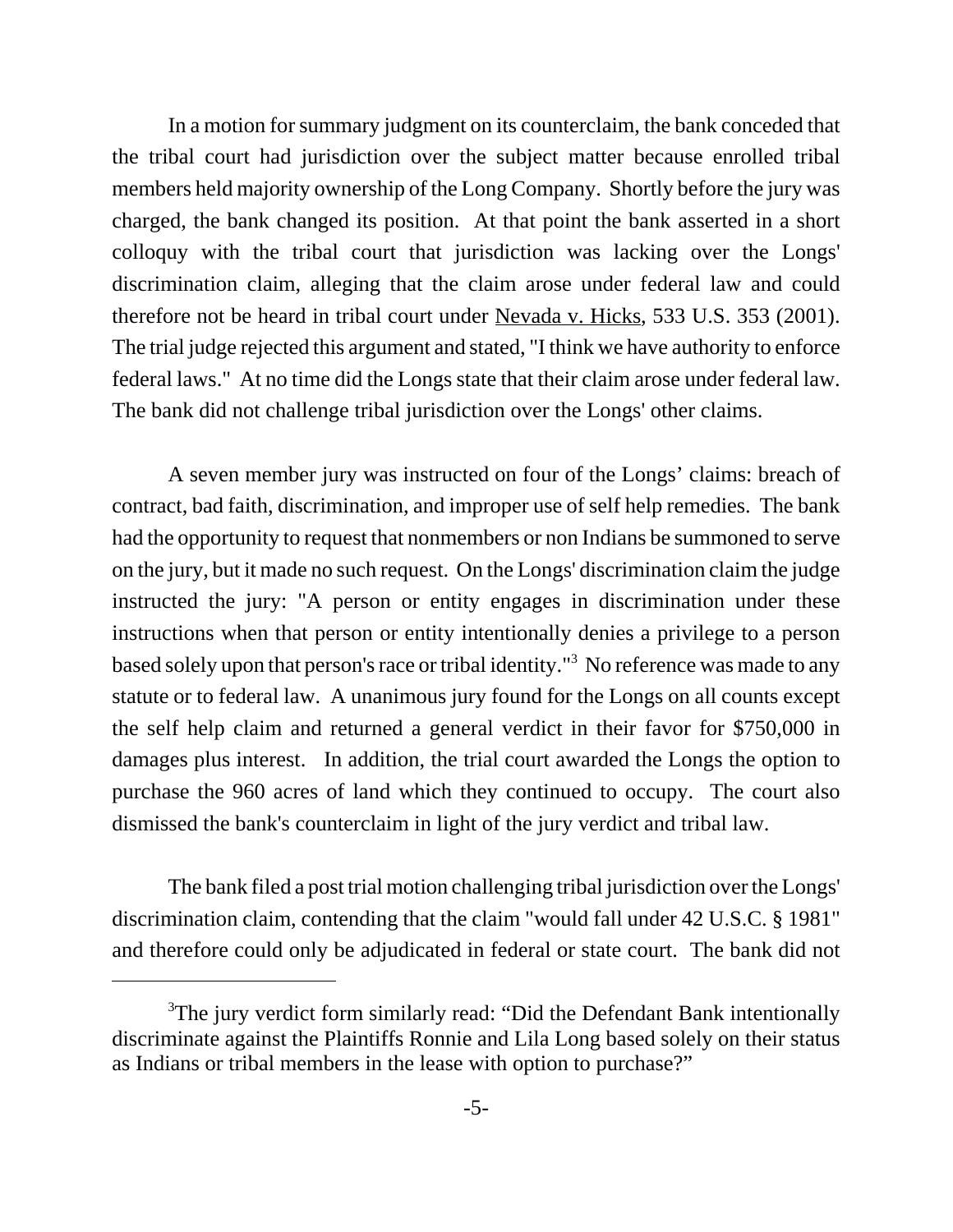challenge tribal jurisdiction over the Longs' other claims, however. The trial court denied the motion. In discussing the basis for the discrimination claim, the court stated that the Tribe "does not appear to have specific code provisions prohibiting private discrimination and the Court is therefore instructed to look to relevant federal law." In the course of upholding the judgment the trial court referenced 42 U.S.C. § 2000d, a federal statute prohibiting racial discrimination in the distribution of benefits from a federally assisted program.

The bank appealed the judgment to the tribal court of appeals which affirmed tribal jurisdiction. The appellate court concluded that although the tribal court might lack authority to adjudicate federal causes of action, the Longs' claim for discrimination did not arise under federal law even if the trial judge believed that it contained some "federal ingredients." Instead, the claim arose under the traditional common law of the Tribe. Relying in part on an amicus brief submitted by the Tribe, the court of appeals concluded that under traditional Lakota notions of justice, fair play, and decency to others, discrimination because of race or tribal affiliation was tortious conduct. It noted that the tribal code gives the tribal courts jurisdiction over tort claims like that of the Longs. It also concluded that Supreme Court precedent permitted the exercise of such jurisdiction over a non Indian bank because the bank had formed a consensual relationship with members of the Tribe and because the bank's conduct implicated the Tribe's economic security.

The bank subsequently filed this action in federal district court seeking a declaration that the tribal judgment was null and void and not entitled to recognition because the tribal court lacked jurisdiction over the Longs' discrimination claim and because the proceedings violated due process. The bank alleged that by upholding the jury verdict on the discrimination claim on the basis of tribal law when the trial judge believed the claim to be founded on federal law, the tribal court of appeals had deprived it of notice and a fair opportunity to defend against the claim.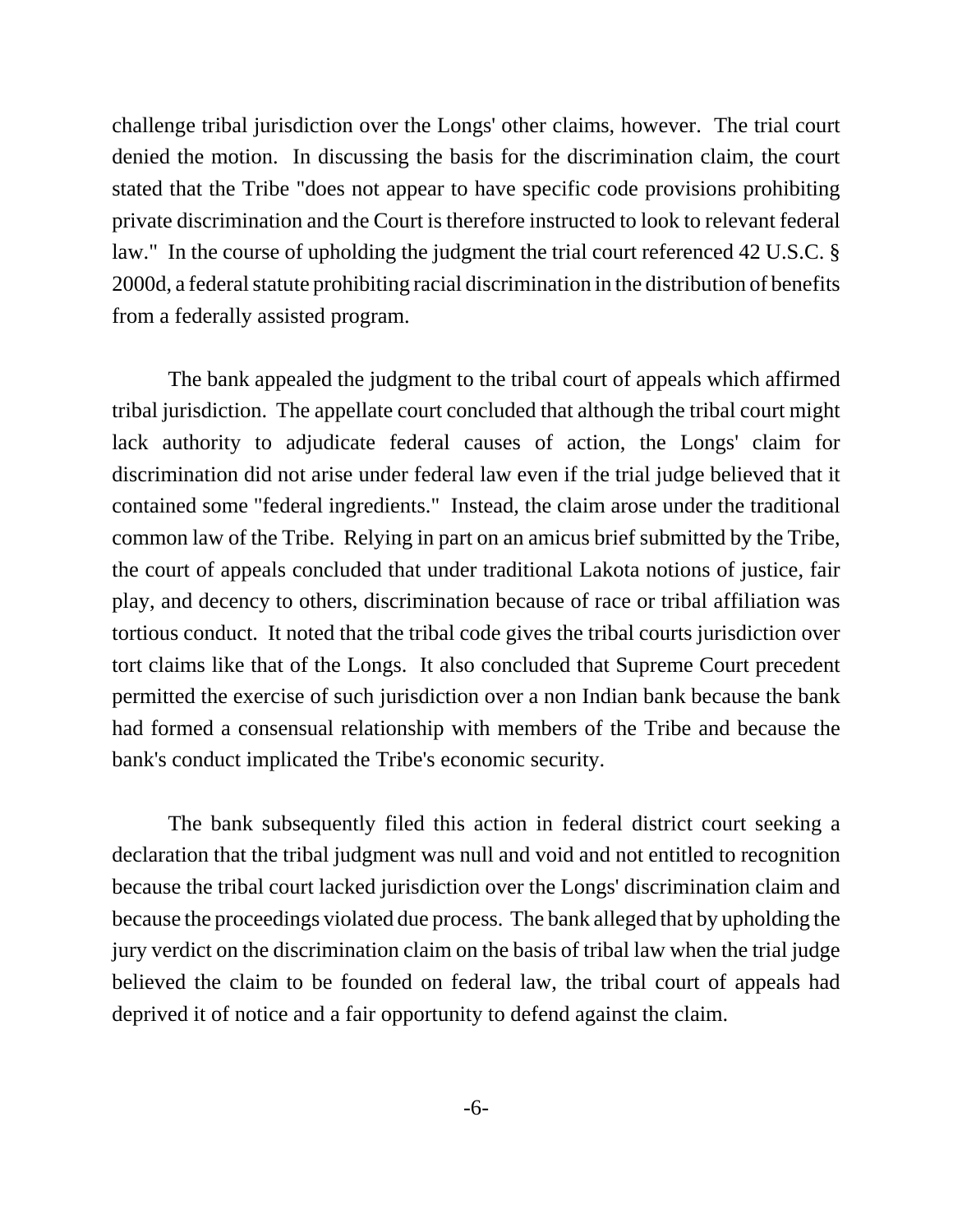Both parties moved for summary judgment, and the district court granted it to the Longs. The court concluded that the tribal courts had jurisdiction under one of the categories of permissible tribal jurisdiction over nonmembers which were recognized in Montana v. United States, 450 U.S. 544 (1981), because the bank had entered into a consensual relationship with the Longs and their company. The court emphasized that the Longs' claim arose directly out of their relationship with the bank and noted that the bank had conceded tribal jurisdiction at an earlier point in the tribal proceedings. The district court found no due process violation, noting that appellate courts may affirm on any ground supported by the record and that the bank had had a full opportunity to develop the record on the issue of discrimination.

The bank appeals from the grant of summary judgment. It argues that the district court erred in concluding that the tribal court had jurisdiction under the Montana exception for consensual relationships between members and nonmembers. It contends that it formed a business relationship only with the Long Company, a South Dakota corporation with no racial or tribal identity. The bank also argues that the Longs' discrimination claim was federal in nature and that tribal courts may not entertain federal causes of action even if one of the Montana exceptions is met. Although the bank alleged in the district court that the Longs' claim arose under 42 U.S.C. § 1981, it contends on appeal that it was manifestly a § 2000d action. Finally, the bank argues that the tribal judgment is not entitled to comity in federal court because the proceedings denied it fundamental due process. It claims that by invoking tribal common law to uphold the discrimination claim, the tribal court of appeals employed a new theory of recovery and thereby deprived the bank of a fair opportunity to defend itself. Both the Longs and the Tribe as their amicus urge us to adopt the reasoning of the district court and affirm its judgment.

### II.

We review a grant of summary judgment de novo, applying the same standard as the district court. Passions Video, Inc. v. Nixon, 458 F.3d 837, 840 (8th Cir. 2006).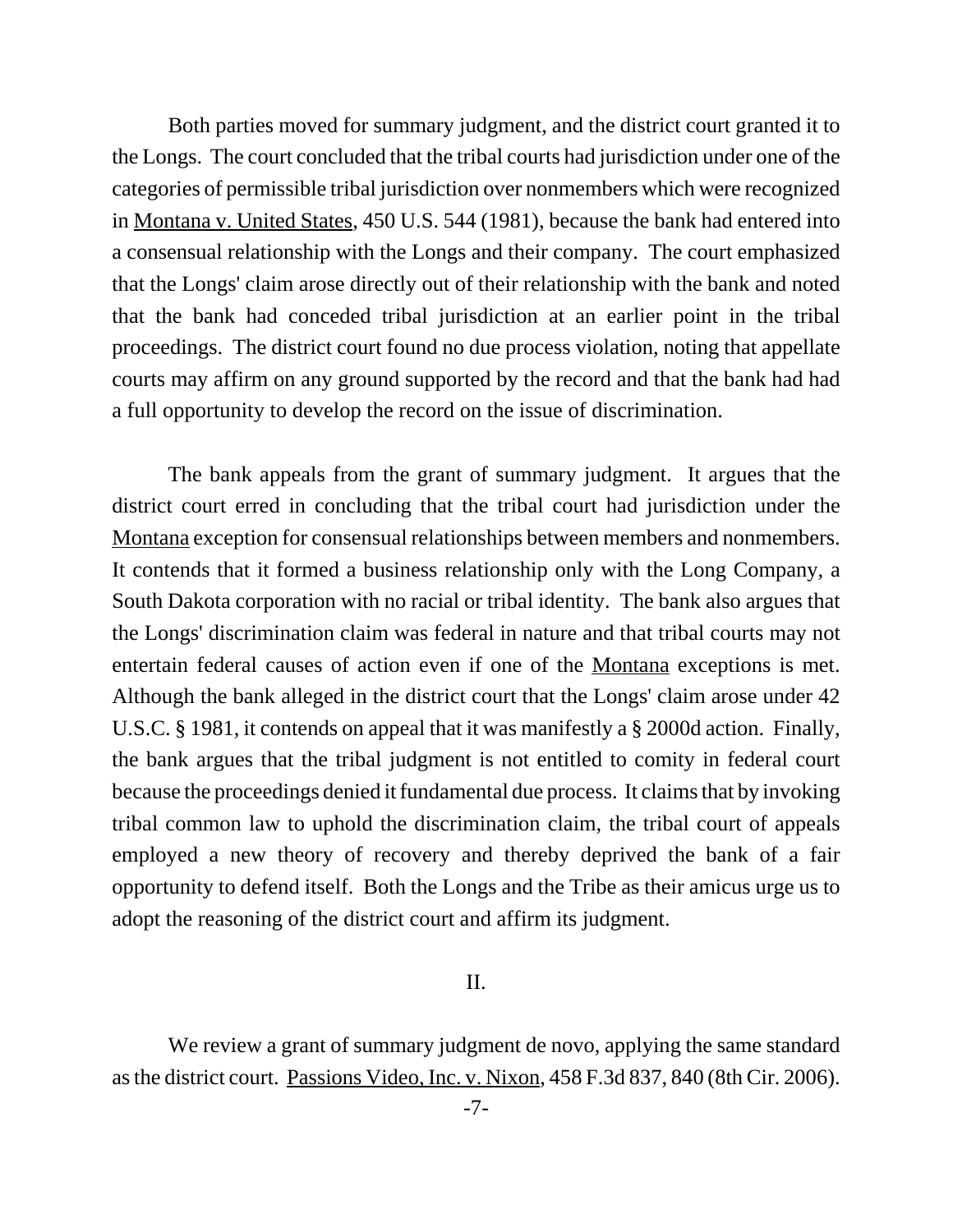Summary judgment is appropriate where there is no genuine material issue of fact and the moving party is entitled to judgment as a matter of law. Id.; see also Fed. R. Civ. P. 56(c). Whether a tribal court properly exercised jurisdiction over a claim is an issue of federal law reviewed de novo. Duncan Energy Co. v. Three Affiliated Tribes, 27 F.3d 1294, 1300 (8th Cir. 1994); see also Nat'l Farmers Union Ins. Cos. v. Crow Tribe of Indians, 471 U.S. 845, 852-53 (1985) (claim arises under 28 U.S.C. § 1331).

In recognition of the status of Indian tribes as distinct cultural and political communities, see Santa Clara Pueblo v. Martinez, 436 U.S. 49, 55 (1978), the federal government has long encouraged tribal self government, Iowa Mut. Ins. Co. v. LaPlante, 480 U.S. 9, 14 (1987). Although the tribes no longer possess the "full attributes of sovereignty," United States v. Kagama, 118 U.S. 375, 381 (1886), they nevertheless retain those internal powers necessary to their self government which have not been withdrawn by the federal government. See United States v. Wheeler, 435 U.S. 313, 323 (1978).

Because the authority of the tribes is founded on their "right . . . to make their own laws and be ruled by them," tribal jurisdiction does not normally extend to the conduct of nonmembers unless Congress has expressly granted such authority. See Strate v. A-1 Contractors., 520 U.S. 438,446, 459 (1997), quoting Williams v. Lee, 358 U.S. 217, 220 (1959). In the watershed case of Montana v. United States,, the Supreme Court identified two exceptions to this general principle. 450 U.S. 544 (1981).

Under Montana, tribes may exercise jurisdiction over nonmembers if they have entered into certain kinds of consensual relationships or if they have engaged in conduct on tribal lands which would harm tribal interests:

 A tribe may regulate, through taxation, licensing, or other means, the activities of nonmembers who enter consensual relationships with the tribe or its members, through commercial dealing, contracts, leases, or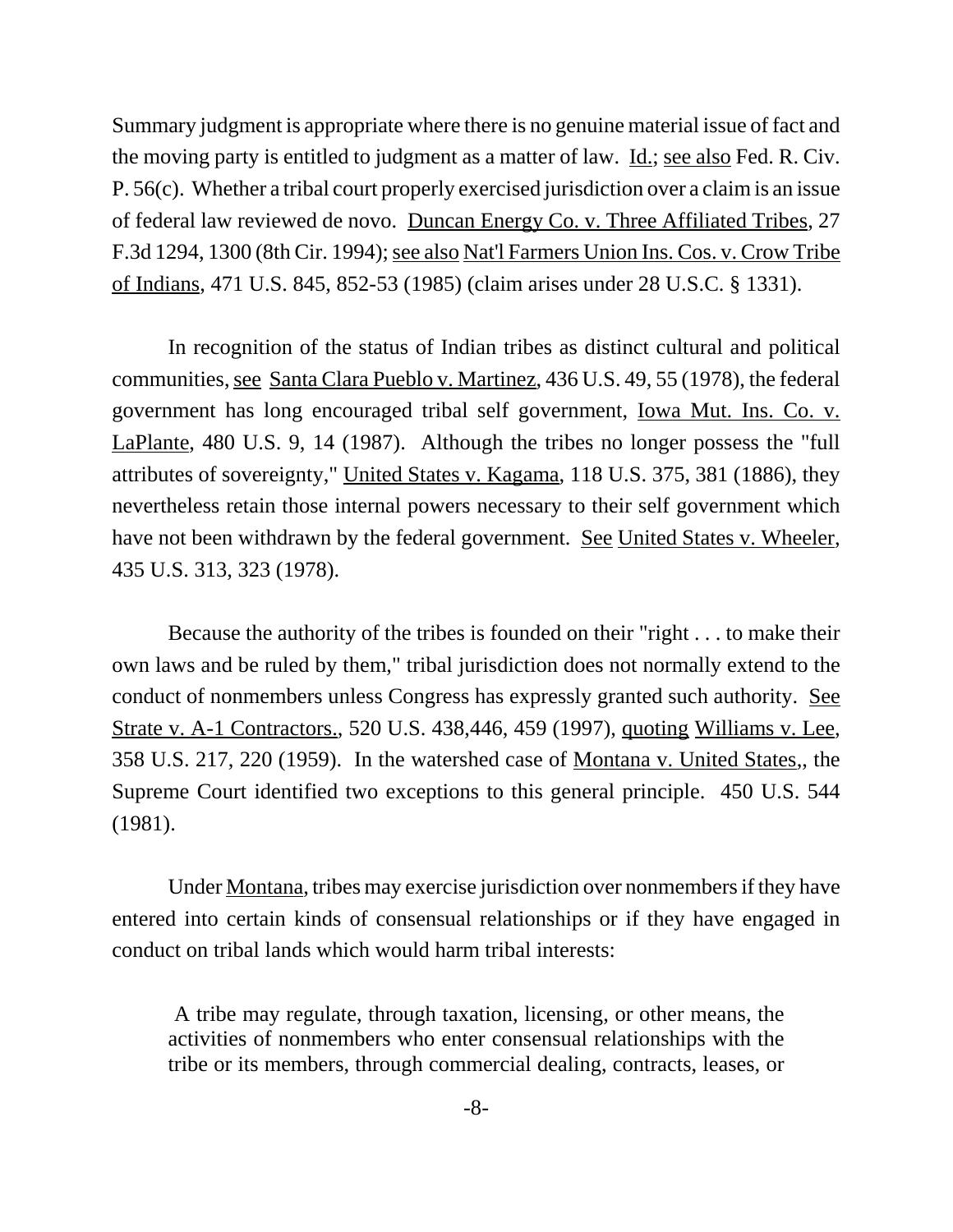other arrangements. A tribe may also retain inherent power to exercise civil authority over the conduct of non-Indians on fee lands within its reservation when that conduct threatens or has some direct effect on the political integrity, the economic security, or the health or welfare of the tribe.

#### Id. at 565-66 (citations omitted).

The unifying principle behind both exceptions is that absent express congressional delegation, a tribe has civil authority<sup>4</sup> over non Indians only where such authority is "necessary to protect tribal self-government or to control internal relations." Id. at 564. Although Montana specifically addressed the regulatory rather than adjudicatory jurisdiction of tribes, see id. at 557, there is nevertheless a presumption that if a tribe has authority under Montana to regulate the activities of a nonmember, jurisdiction over disputes arising out of those activities exists in the tribal courts. Strate, 520 U.S. at 453.

The Longs argue, and the district court concluded, that the Tribe's exercise of jurisdiction over the bank falls within its inherent authority under the first Montana exception.<sup>5</sup> Consideration of this basis for tribal jurisdiction involves two separate questions: whether the bank formed a consensual relationship with the Tribe or its members and whether the tribal tort law invoked by the Longs is an appropriate "other means" by which a tribe may regulate nonmember conduct.

The bank argues that it never formed a consensual relationship with any tribal member because it provided loans to the Long Company, a South Dakota corporation. It contends that a corporation does not take on the tribal identity of its owners,

<sup>&</sup>lt;sup>4</sup>Tribes are unable to exercise criminal jurisdiction over non Indians. Oliphant v. Suquamish Indian Tribe, 435 U.S. 191 (1978).

<sup>&</sup>lt;sup>5</sup>Neither party suggests that any treaty or federal statute has directly enlarged or contracted the inherent tribal authority under discussion.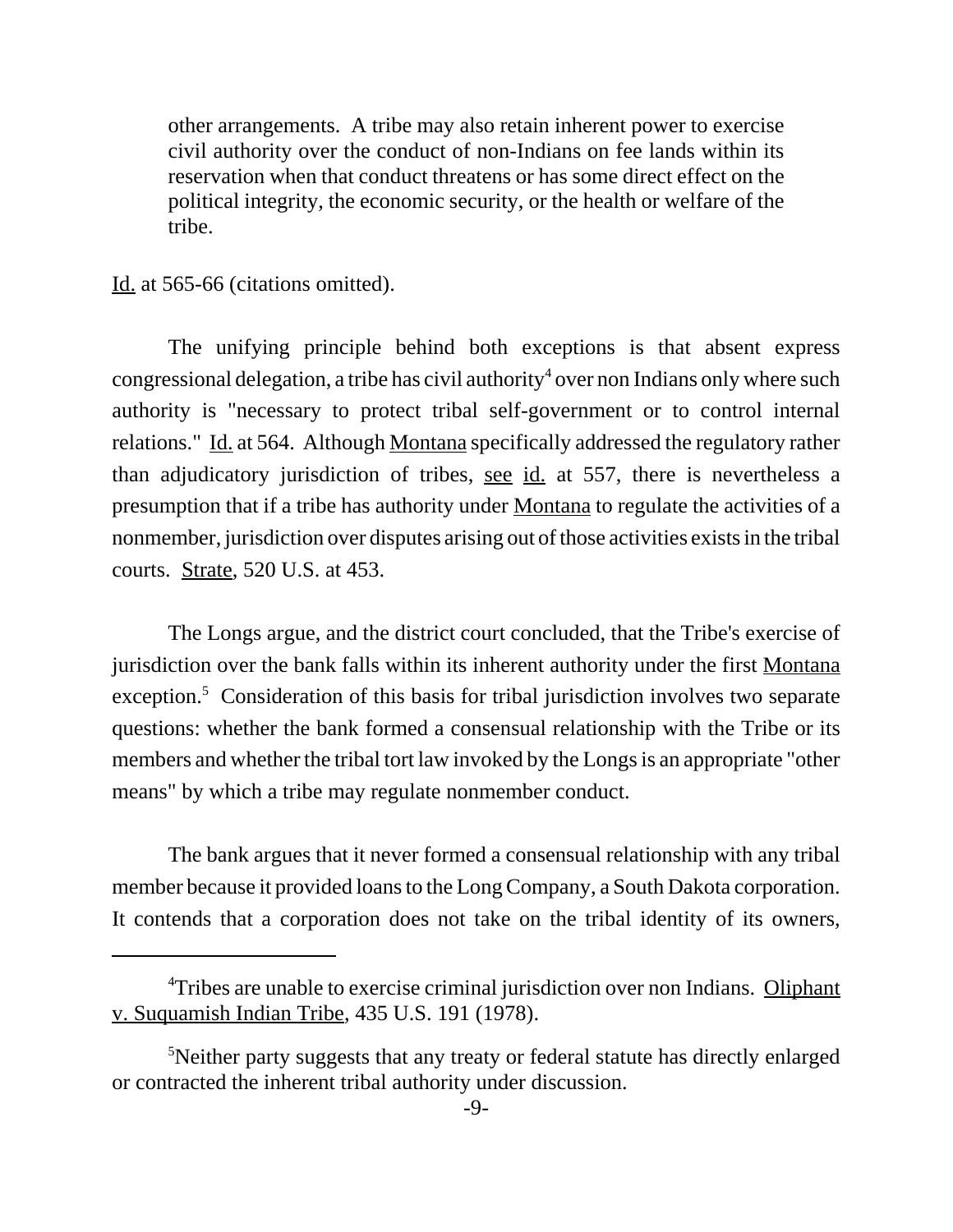pointing to the general principle that a corporation and its shareholders are distinct entities, see, e.g., Dole Food Co. v. Patrickson, 538 U.S. 468, 474 (2003), and arguing that there is no justification here to pierce the corporate veil separating the Longs and their company. The Longs respond that the bank should not be heard to challenge the tribal character of their company when for many years the bank took advantage of financial incentives available to it only because the Long Company was Indian owned. They also argue that the bank formed relationships with them as individual tribal members.

We agree that the bank's argument ignores the broader context of its interaction with the Long Company and with the Longs themselves. The Long Company, which was formed to take advantage of BIA incentives for developing Indian enterprises located on the reservation, was overwhelmingly tribal in character, as were its interactions with the bank. See Smith v. Salish Kootenai Coll., 434 F.3d 1127, 1134- 35 (9th Cir. 2006) (en banc) (nonprofit corporation that was designated a tribal corporation in its charter and that operated inside the reservation can be treated as a tribal member under Montana). The bank directly benefitted from the Long Company's status as an Indian owned business entity, see 25 C.F.R. § 103.7 (2000) (requiring at least 51% Indian ownership), which qualified the company for BIA guaranteed loans and allowed the bank to greatly reduce its lending risk, see id. § 103.2 (2006). The bank could not have been unaware that it might be subject to tribal jurisdiction since in its letter to Ronnie Long withdrawing its offer to sell the land back to the Longs, the bank alluded to the "jurisdictional" implications of the Long Company's Indian ownership.

Moreover, the bank's loans to the Long Company were not simple corporate transactions. The bank repeatedly interacted with Lila, Ronnie, and Maxine Long. All three tribal members personally guaranteed the debt of the Long Company. The bank also sought the assistance of the Tribe in renegotiating a loan agreement with the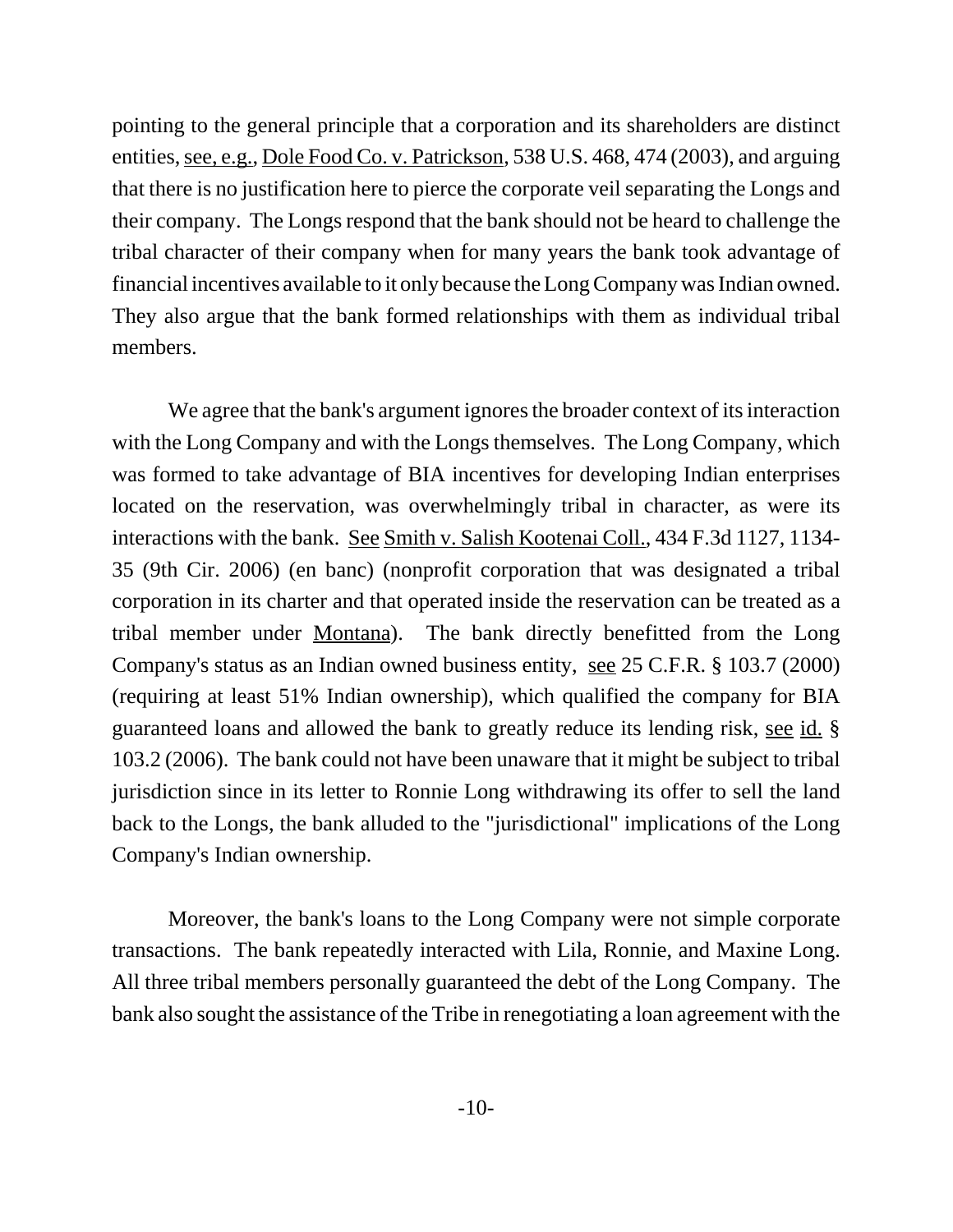Longs and their company, as well as in serving the Longs with notice to quit after they were unable to exercise their option to purchase.<sup>6</sup>

Because the bank not only transacted with a corporation of conspicuous tribal character, but also formed concrete commercial relationships with the Indian owners of that corporation, we conclude that it engaged in the kind of consensual relationship contemplated by Montana. At its heart the Montana inquiry is about tribal interests and tribal self government. See generally Hicks, 533 U.S. 353. The Tribe's interest in regulating commercial transactions between its members and nonmembers does not disappear just because a corporation is also a party to those transactions. That the Tribe was actively involved in facilitating negotiations between the Longs and the bank confirms that the Tribe had its own interest in facilitating the commercial endeavors of its members and in ensuring that they are not unfairly dispossessed of reservation land.

The existence of a consensual relationship is not alone sufficient to support tribal jurisdiction. See Strate, 520 U.S. at 457. The tribal exercise of authority must also take the form of taxation, licensing, or "other means" of regulating the activities of the nonmember, Montana, 450 U.S. at 565, and this regulation must have some nexus to the consensual relationship. Atkinson Trading Co. v. Shirley, 532 U.S. 645, 656 (2001). In other words, a nonmember's consensual relationship in one area "does not trigger tribal civil authority in another." Id.

The Supreme Court applied this limiting principle in the context of tort law in Strate v. A-1 Contractors, 520 U.S. 438 (1997). In Strate, a nonmember brought a lawsuit in tribal court against another nonmember for injuries sustained in an accident on a state highway within an Indian reservation. Although the defendant in that action had a consensual relationship with the Three Affiliated Tribes as a result of his work

<sup>&</sup>lt;sup>6</sup>By this point the bank had another quite basic tie to the reservation since it had become the owner of the Long's former land on the reservation.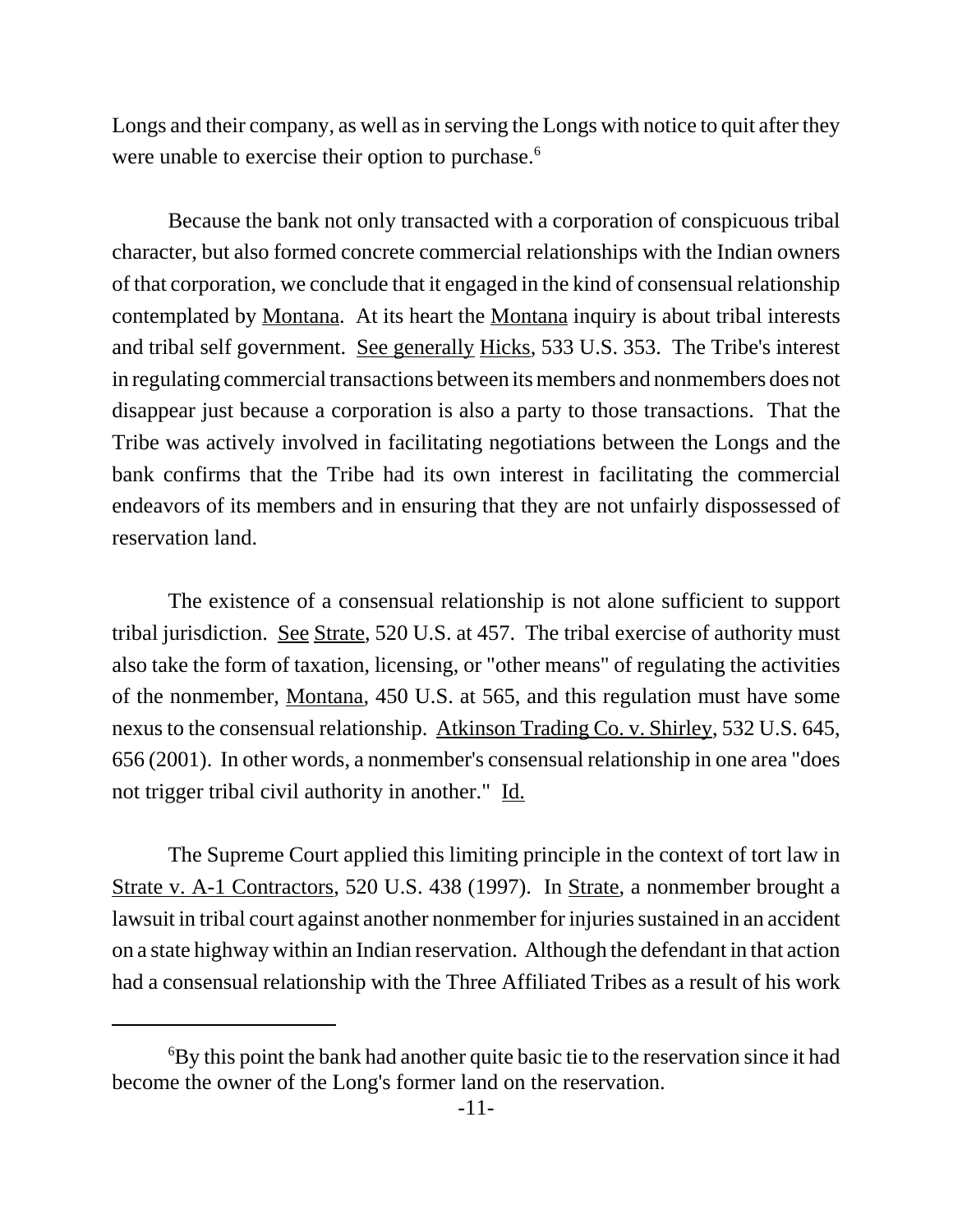as a subcontractor for them, the lawsuit had not arisen within the context of that relationship. Rather, it arose out of a purely accidental encounter between two strangers. Because the tort was "distinctly non-tribal in nature," id. at 457, the tribes' interest in regulating the conduct was correspondingly attenuated, see id. at 459. Notably, the Court did not hold that tort law could never be an appropriate means for tribes to regulate nonmember conduct, but rather that there was no connection between the personal injury claim and the defendant's consensual relationship with tribal entities. See id. at 457.

In contrast, the Longs' discrimination claim arose directly from their preexisting commercial relationship with the bank. While the personal injury tort at issue in Strate defined the duties of one stranger to another, the tribal tort in this case provided a standard of conduct to govern the bank's preexisting relationship with the Longs. Moreover, the legal obligation to refrain from discriminating on the basis of tribal affiliation is decidedly more "tribal" than the basic personal injury law applicable in Strate. Unlike Strate, this case is not about a tribe's power to govern nonmembers "just because they enter the tribe's territory." See A-1 Contractors v. Strate, 76 F.3d 930, 941 (8th Cir. 1996) (characterizing central issue), aff'd, 520 U.S. 438. Rather, this case is about the power of the Tribe to hold nonmembers like the bank to a minimum standard of fairness when they voluntarily deal with tribal members.

In this respect we find the present situation more closely akin to the regulation upheld in Buster v. Wright, 135 F. 947 (8th Cir. 1905), a case cited by the Court in Montana as an illustration of the consensual relationship exception. See 450 U.S. at 566; see also Strate, 520 U.S. at 457. In Buster, this court upheld a permit tax on nonmembers for the privilege of conducting business with members on the reservation. After likening the permit tax to a license, we concluded that the regulation was permissible because the tribe had inherent authority to "prescribe the terms upon which noncitizens may transact business within its borders." 135 F. at 950.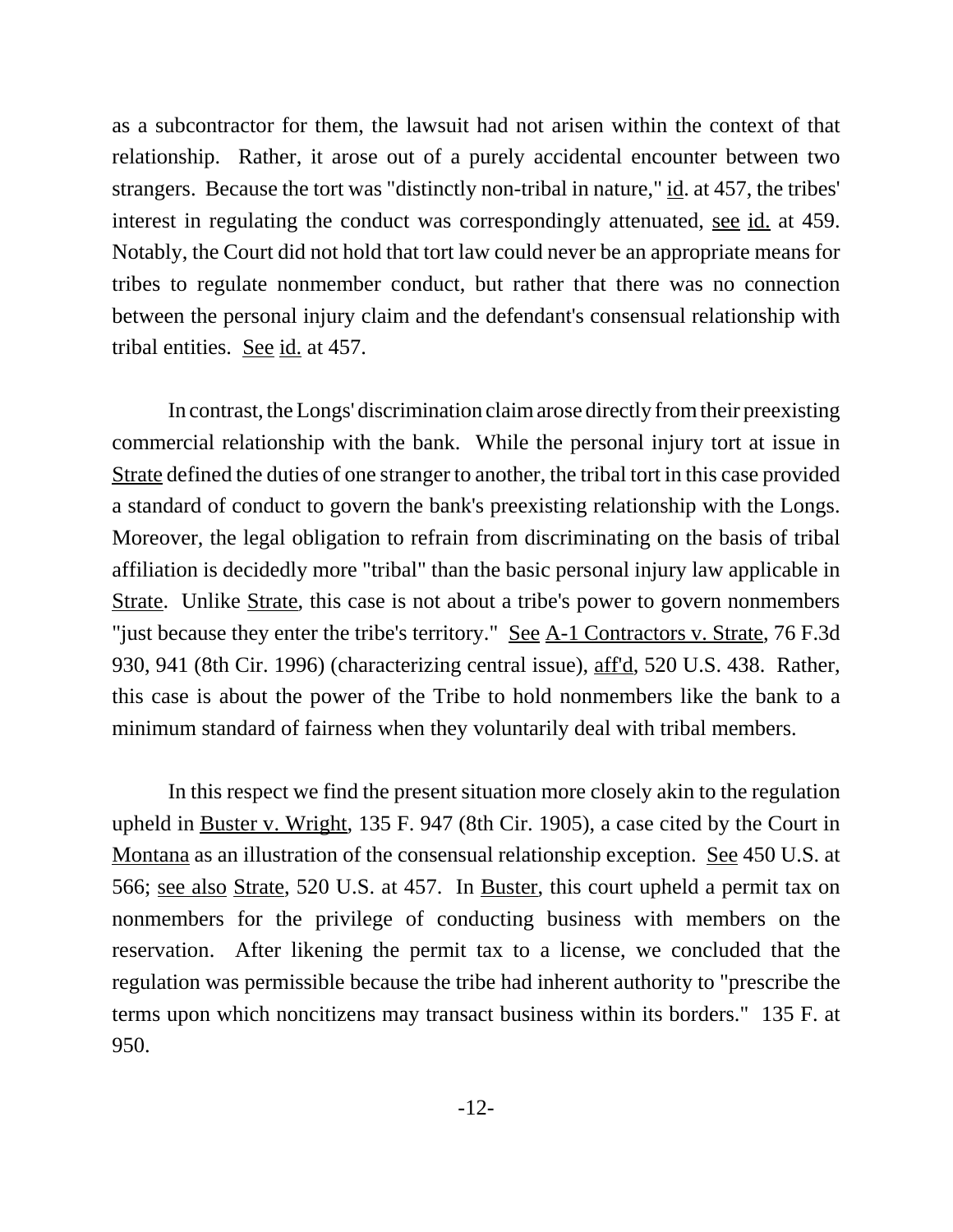Here, the Tribe was doing just that and exercising its inherent authority. By subjecting the bank to liability for violating tribal antidiscrimination law in the course of its business dealings with the Longs, the Tribe was setting limits on how nonmembers may engage in commercial transactions with members inside the reservation. The fact that we are dealing with the common law of torts rather than a licensing requirement or other statutory provision makes no substantive difference here. Tort law is after all both a means of regulating conduct, see, e.g., W. Page Keeton, et al., Prosser and Keeton on Torts 25 (5th ed. 1984) (Prosser), and an important aspect of tribal governance. See Smith, 434 F.3d at 1140. As the Supreme Court indicated in Curtis v. Loether, 415 U.S. 189 (1974), the distinction between statutory and common law rights may be functionally irrelevant in the context of intentional discrimination.  $\underline{Id}$  at 195 (discrimination claim for damages under the Civil Rights Act sounds in tort for purpose of Seventh Amendment). We see no reason why a tribal tort cannot be applied against a nonmember in that narrow set of circumstances where the consensual relationship exception is otherwise completely satisfied.

We therefore conclude that under Montana, the Tribe had inherent authority to regulate the bank's conduct arising out of its consensual relationship with the Longs by subjecting it to liability for tortious discrimination.<sup>7</sup>

The bank argues that the <u>Montana</u> test is not dispositive of jurisdiction in this case because even if the tribal courts *would have had* authority under Montana to adjudicate a tribal law claim against it, they did not actually hear such a case. It contends that the Longs' discrimination claim is more properly characterized as a

Because we conclude that the case falls within the first Montana exception, we need not address the Longs' additional argument that tribal jurisdiction would also be appropriate under the second exception (on the ground that the bank's conduct "threatens or has some direct effect on the political integrity, the economic security, or the health or welfare of the tribe"). 450 U.S. at 566.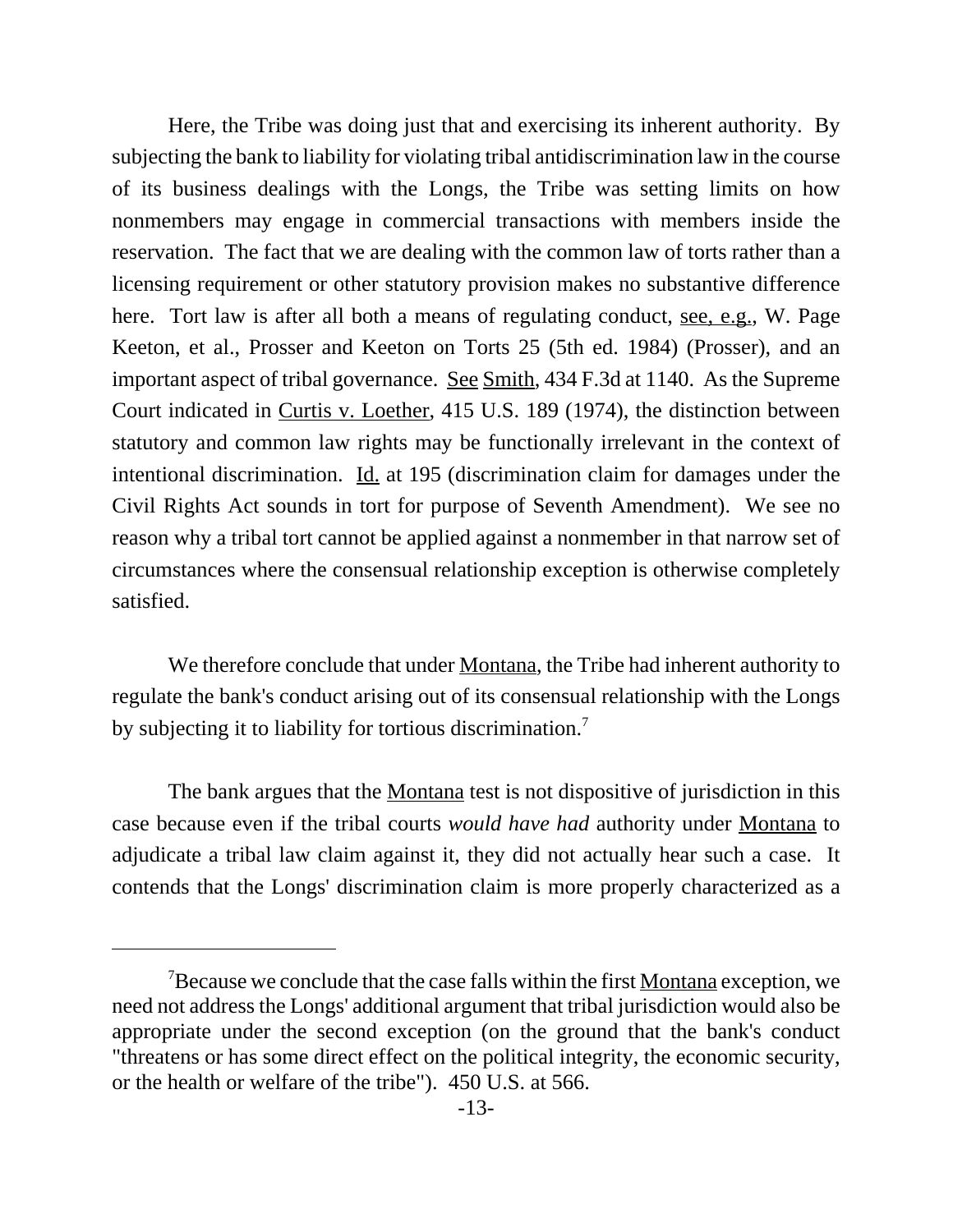federal claim under 42 U.S.C. § 2000d. The bank also contends that the Supreme Court's decision in Hicks, 533 U.S. 353, precludes the tribal courts from exercising jurisdiction over a federal claim even if it falls within one of the Montana exceptions. The Longs respond that Hicks is not implicated here because their claim arose under tribal rather than federal law. They also add that even if they had raised a federal claim, the holding in Hicks was sufficiently narrow that it would not bar jurisdiction in this case.

In Hicks, the Supreme Court held that tribal courts had no jurisdiction to hear a § 1983 claim brought by a tribal member against state officers who had entered onto tribal land to execute a search warrant.  $\underline{Id}$  at 374. The bank argues that  $\underline{Hicks}$ implicitly foreclosed tribal jurisdiction over other federal claims as well, including the Longs' claim which it now characterizes as arising under § 2000d. In contrast to the present case, however, the exercise of jurisdiction in Hicks did not fall within either Montana exception. Id. at 359 n.3, 364. The Supreme Court has never addressed whether tribal courts would be barred from hearing federal claims even when they would otherwise have jurisdiction under Montana, and we need not address this open question in this case.

We conclude that the tribal court of appeals appropriately upheld jurisdiction on the basis of tribal rather than federal law. Although the tribal trial court offered a post hoc federal basis for upholding the jury's verdict on the Longs' discrimination claim and even asserted it had authority to enforce federal law against nonmembers, a mistaken jurisdictional analysis in the trial court cannot override the Longs' pleadings and the decision of the tribal court of appeals. Moreover, even though the tribal court looked to federal law for guidance in upholding the verdict,<sup>8</sup> this would not necessarily mean that it regarded the cause of action as arising under federal law. Tribal law often draws upon an array of sources, from customary law to treaties, and

<sup>&</sup>lt;sup>8</sup>The trial court noted that the "Cheyenne River Sioux Tribal Code directs this Court to apply federal law in the absence of applicable tribal law."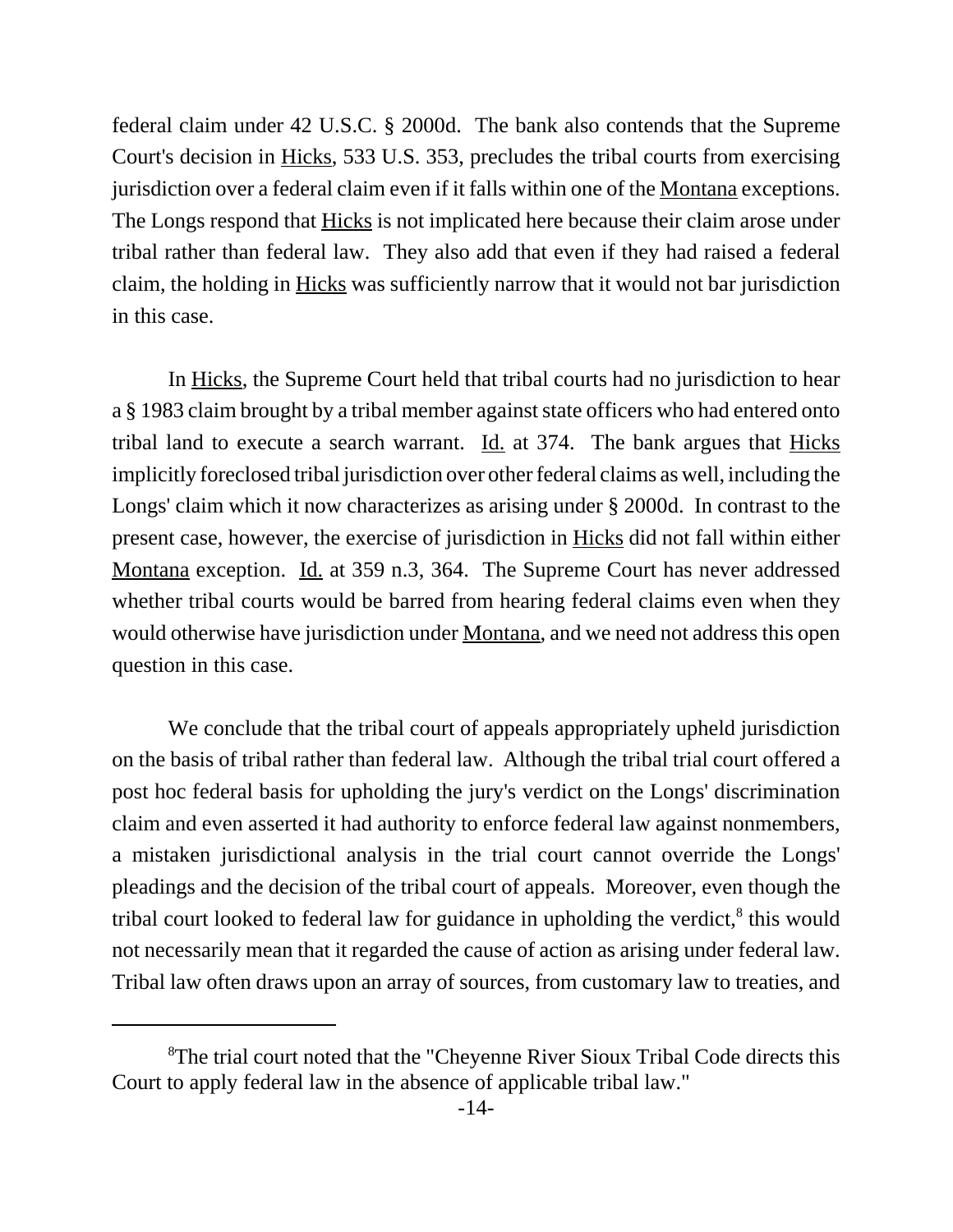the Cheyenne River Sioux are "free to borrow from the law of other tribes, states, and the federal government." F. Cohen, Handbook of Federal Indian Law 274 (2005).

The existence of subject matter jurisdiction has traditionally depended on how a claim was pled, not on how the claim was perceived by the trial court. See, e.g., The Fair v. Kohler Die & Specialty Co., 228 U.S. 22, 25 (1913) ("[T]he party who brings a suit is master to decide what law he will rely upon."); Caterpillar, Inc. v. Williams, 482 U.S. 386, 392 (1987) (as "master of the claim," plaintiff may "avoid federal jurisdiction by exclusive reliance on state law"). There is no indication that the Longs pled a federal cause of action, and the fact that the Longs *could have* pled a federal action is immaterial. The Longs' complaint alleged that the bank had engaged in "unequal treatment and unfair discrimination" when it granted more favorable terms to non Indian purchasers than to the Longs, making no mention of federal law or the elements of a particular federal claim. Cf. Wardle v. Nw. Inv. Co., 830 F.2d 118, 121- 122 (8th Cir. 1987) (failure to allege specific elements of Little Tucker Act claim "strongly suggests" that no such claim was pled).

The bank's argument places undue emphasis on the trial court's jurisdictional analysis and gives too little regard to the decision of the tribal court of appeals. The Supreme Court has made it clear that until tribal appellate courts have had the "opportunity to review the determinations of the lower tribal courts" and to "rectify any errors," tribal evaluation of its own jurisdiction is not complete. <u>Iowa Mut.</u>, 480 U.S. at 16-17, quoting Nat'l Farmers, 471 U.S. at 857 (1985).

Under the exhaustion doctrine first enunciated in National Farmers, 471 U.S. 845, federal courts will not review a tribe's jurisdiction until the tribal appellate review is complete. Iowa Mut., 480 U.S. at 17. The exhaustion requirement gives tribal courts the opportunity "to explain to the parties the precise basis for accepting jurisdiction" and to "provide other courts with the benefit of their expertise in such matters in the event of further judicial review." Nat'l Farmers, 471 U.S. at 857. Exhaustion would be a meaningless exercise if federal courts were to ignore the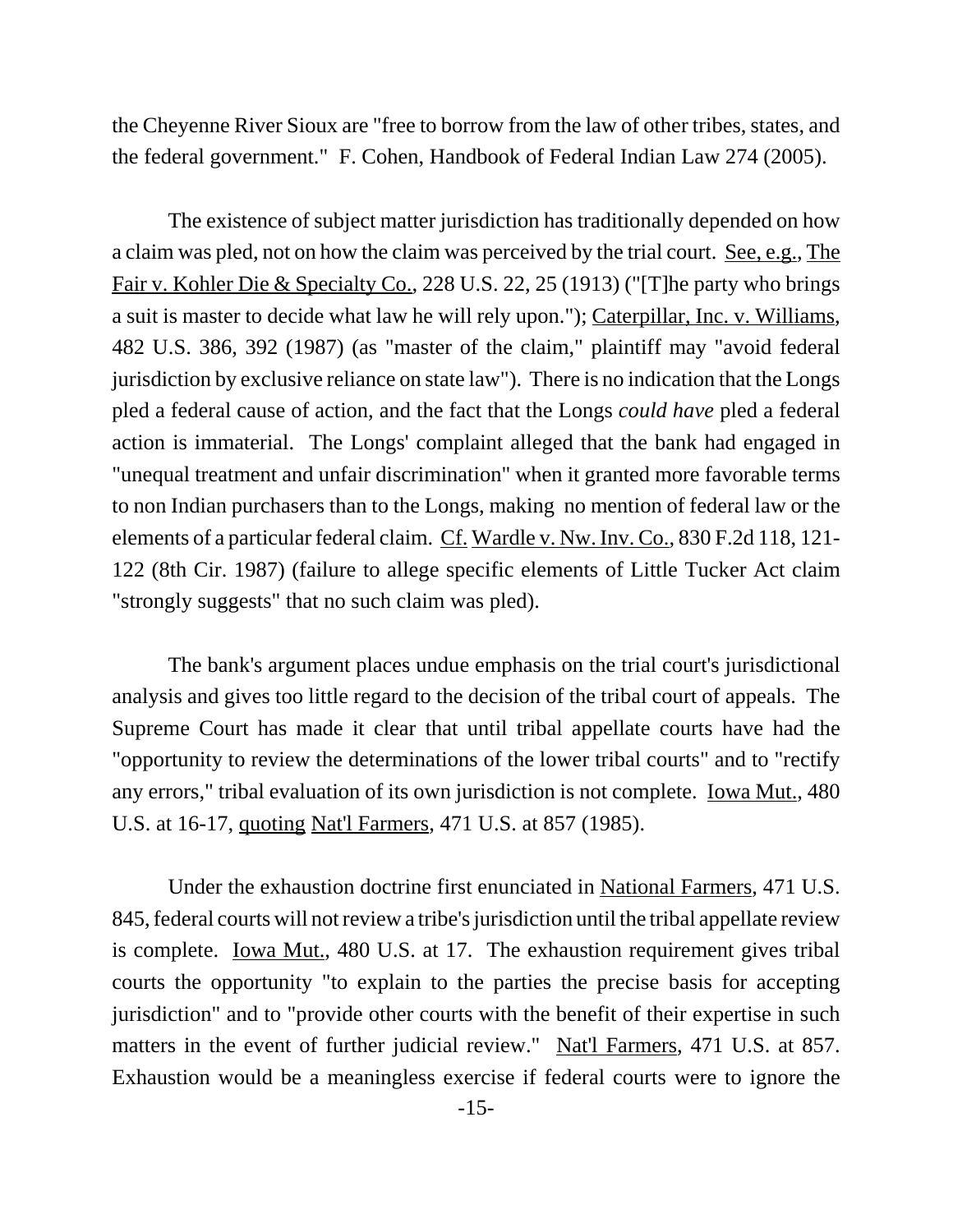determinations of the tribal appellate court. Here, the tribal court of appeals corrected the trial court's erroneous assumption that because the tribal code itself did not create a cause of action for discrimination, the only source of jurisdiction would be its authority to adjudicate federal law. "Proper respect for tribal legal institutions," Iowa Mut<sub>ri</sub>, 480 U.S. at 16, requires that we not overlook the appellate court's analysis as the bank would have us do. Since the tribal court of appeals upheld jurisdiction over a tribal rather than federal law claim and since the Longs' claim was not pled as a federal cause of action, we need not consider whether the tribal court would have had jurisdiction over a federal civil rights claim.

We conclude that the <u>Montana</u> inquiry is dispositive of tribal court jurisdiction over the Longs' tribal law discrimination claim. See Hicks, 533 U.S. at 358 n.2 (limiting holding to its facts). The Tribe had inherent authority to regulate the bank's activities in connection with its consensual business relationship with the Longs and their company. As a natural corollary, the tribal court system – the institution "best qualified to interpret and apply tribal law," Iowa Mut., 480 U.S. at 16 – also had jurisdiction to entertain tribal law disputes arising out of those activities.<sup>9</sup> See Strate, 520 U.S. at 453 (discussing presumption of coextensive adjudicative jurisdiction); see also Martinez, 436 U.S. at 65 (recognizing tribal courts as appropriate fora for adjudicating disputes involving interests of both Indians and non Indians). The tribal court therefore properly exercised jurisdiction over the Longs' discrimination claim.

## III.

The bank next argues that the tribal judgment is not entitled to recognition because it was obtained in violation of due process. It objects to the decision by the

<sup>&</sup>lt;sup>9</sup>Any distinction between regulatory and adjudicative jurisdiction would be artificial here, since the tribal courts acted in both a regulatory and adjudicatory capacity when they determined the respective rights and duties of the parties. See Strate, 76 F.3d at 938.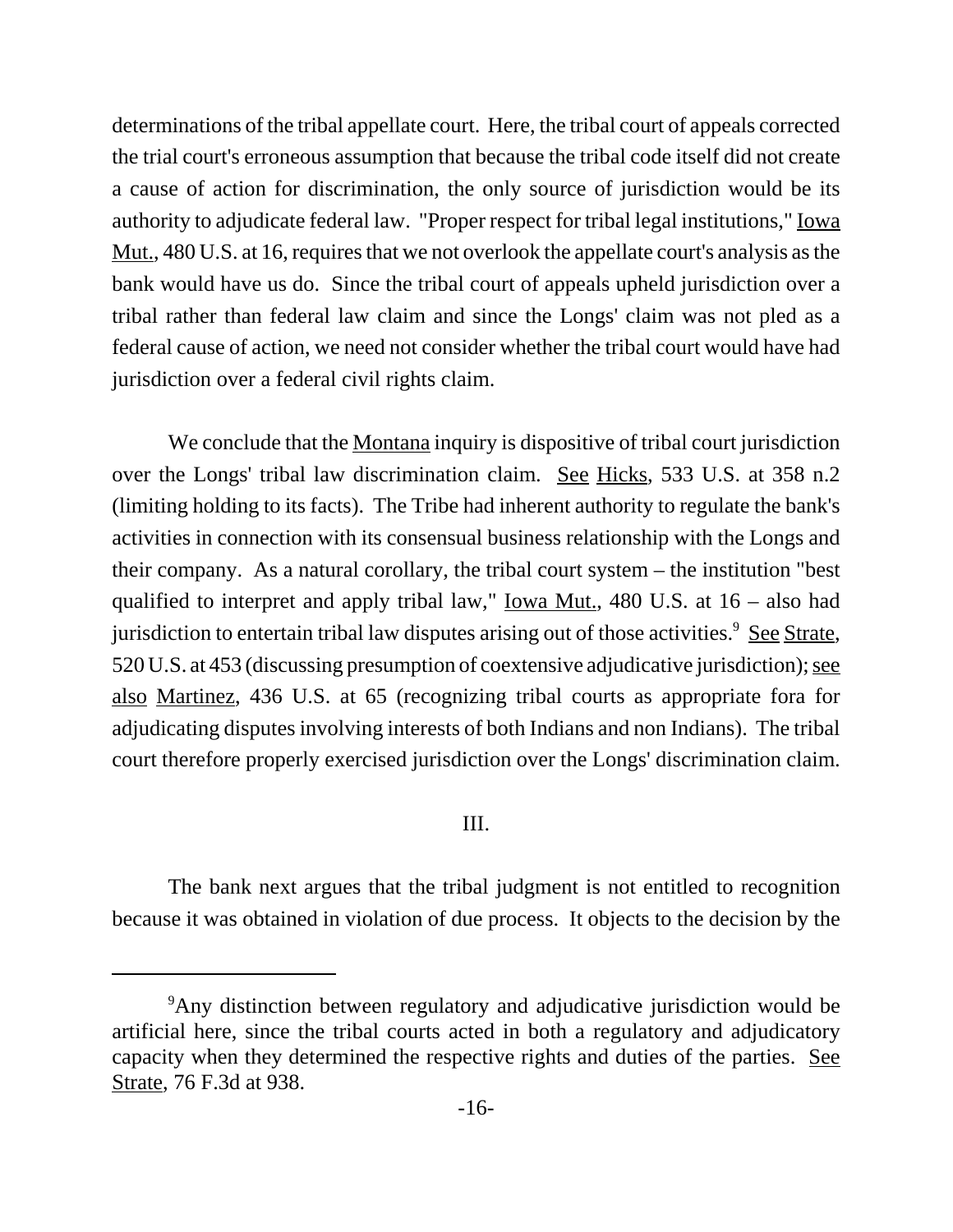tribal court of appeals to uphold the jury's discrimination verdict on the basis of tribal tort law, arguing that the appellate court should have been constrained to address it under the federal law mentioned by the trial judge. The bank contends that it did not have proper notice that it was facing a tribal rather than a federal claim for discrimination and therefore was denied an adequate opportunity to defend itself against the claim. Finally, the bank suggests that it should not have been subject to liability for a tort that had not previously been recognized.

The Longs respond that the bank had adequate notice because their complaint was pled as a tribal law claim, the same basis upon which it was ultimately upheld. The Longs also point out that appellate courts may and often do affirm judgments on alternate grounds so long as doing so does not cause unfairness to the litigants. There was no unfairness here they say, because the bank had a full opportunity to develop the record on all elements of the tort and these elements did not materially differ from those included in the jury instructions or verdict form. The Tribe as amicus also urges this court not to second guess the authority or competency of its court system to articulate the evolving principles of tribal common law.

As an initial matter we note that the bank's due process claim is quite distinct from a traditional due process challenge. That is because the Bill of Rights and the Fourteenth Amendment do not of their own force constrain the authority of tribes or tribal courts.<sup>10</sup> See Martinez, 436 U.S. at 56. Tribes are obliged to comply with the Indian Civil Rights Act (ICRA), 25 U.S.C. §§ 1301-1303, which contains analogous due process protections. The bank did not raise a claim under the ICRA, and even if

 $10$ We have jurisdiction over the bank's due process claim whether or not it arises under 28 U.S.C. § 1331 because it is part of the same case or controversy, see 28 U.S.C. § 1367(a), as the bank's challenge to tribal jurisdiction which arises under federal law. See Nat'l Farmers, 471 U.S. at 852-53; see also Alternate Fuels, Inc. v. Cabanas, 435 F.3d 855, 857 n.2 (8th Cir. 2006).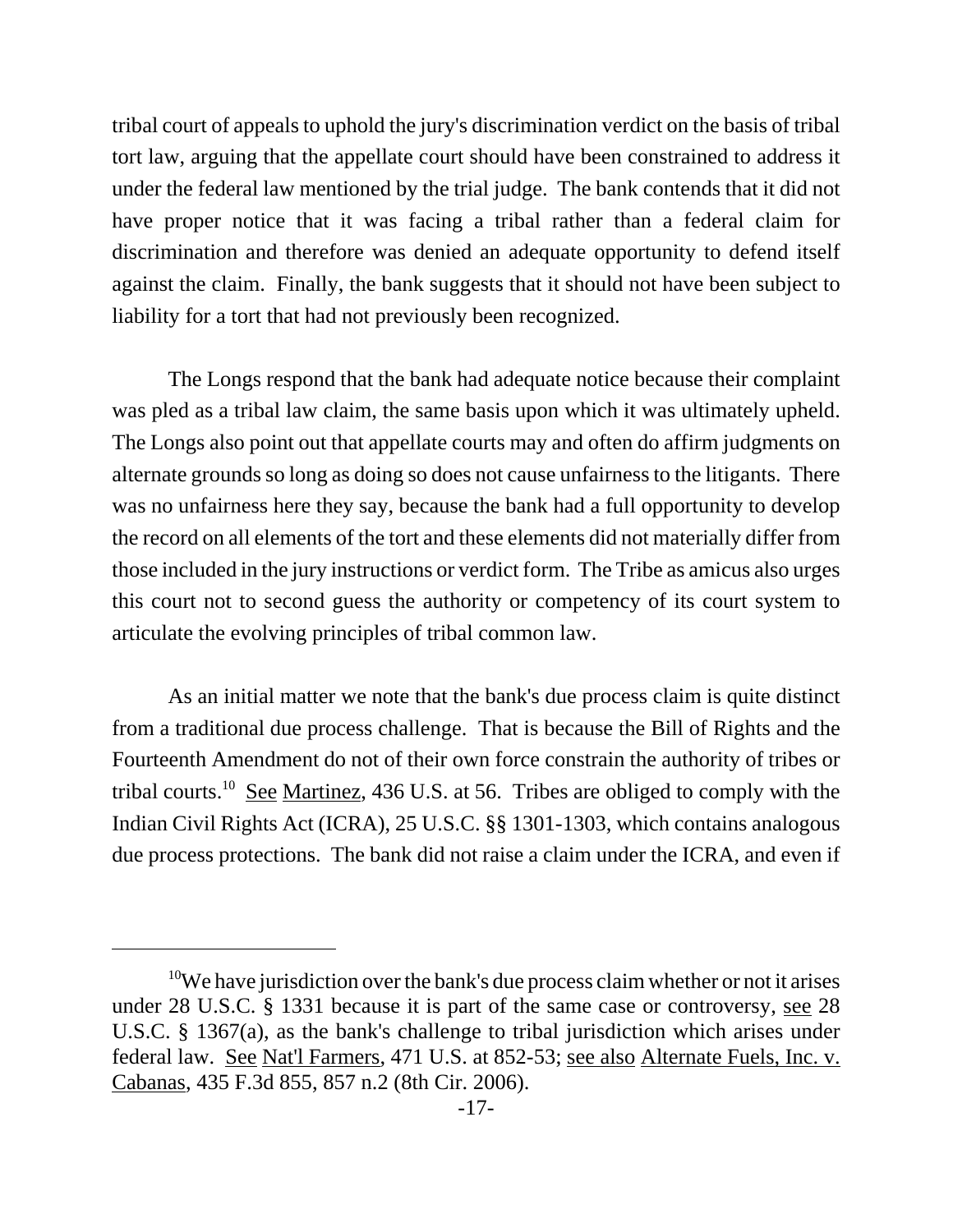it had, that statute created no private cause of action for declaratory relief in federal court. See Martinez, 436 U.S. at 72.

The bank maintains, however, that under principles of comity a tribal judgment should not be recognized in federal court if the tribal proceedings violated due process of law. Comity refers to the recognition that one court affords to the decision of another "not as a matter of obligation, but out of deference and respect." Black's Law Dictionary 242 (5th ed. 1979). For support the bank cites the Ninth Circuit decision in Wilson v. Marchington, 127 F.3d 805 (9th Cir. 1997), which concluded that a federal court should recognize tribal judgments under principles of comity similar to those which govern recognition of foreign judgments. Id. at 810; see also, e.g., Burrell v. Armijo, 456 F.3d 1159 (10th Cir. 2006); Mexican v. Circle Bear, 370 N.W.2d 737 (S.D. 1985). Using an analogy to Hilton v. Guyot, 159 U.S. 113 (1895), the leading case on federal recognition of foreign judgments, the Ninth Circuit concluded that a tribal court judgment should not be recognized if it was obtained in violation of basic due process rights. Marchington, 127 F.3d at 810. It reasoned that in the context of comity, due process requires that a defendant be given the opportunity for a "full and fair trial before an impartial tribunal that conducts the trial upon regular proceedings after proper service or voluntary appearance of the defendant, and that there is no showing of prejudice in the tribal court or in the system of governing laws." Id. at 811.

This court has not had occasion to consider whether to borrow principles for recognition of foreign judgments in considering recognition of tribal judgments, and we need not do so in this case. Since we conclude on the basis of this record that the tribal proceedings violated no basic tenet of due process, we need not discuss the test articulated in Marchington.

As the Longs point out, it is not uncommon for this court to uphold a judgment on grounds not decided or discussed in the district court so long as those grounds are supported by the record. See, e.g., United States v. Sager, 743 F.2d 1261, 1263 n.4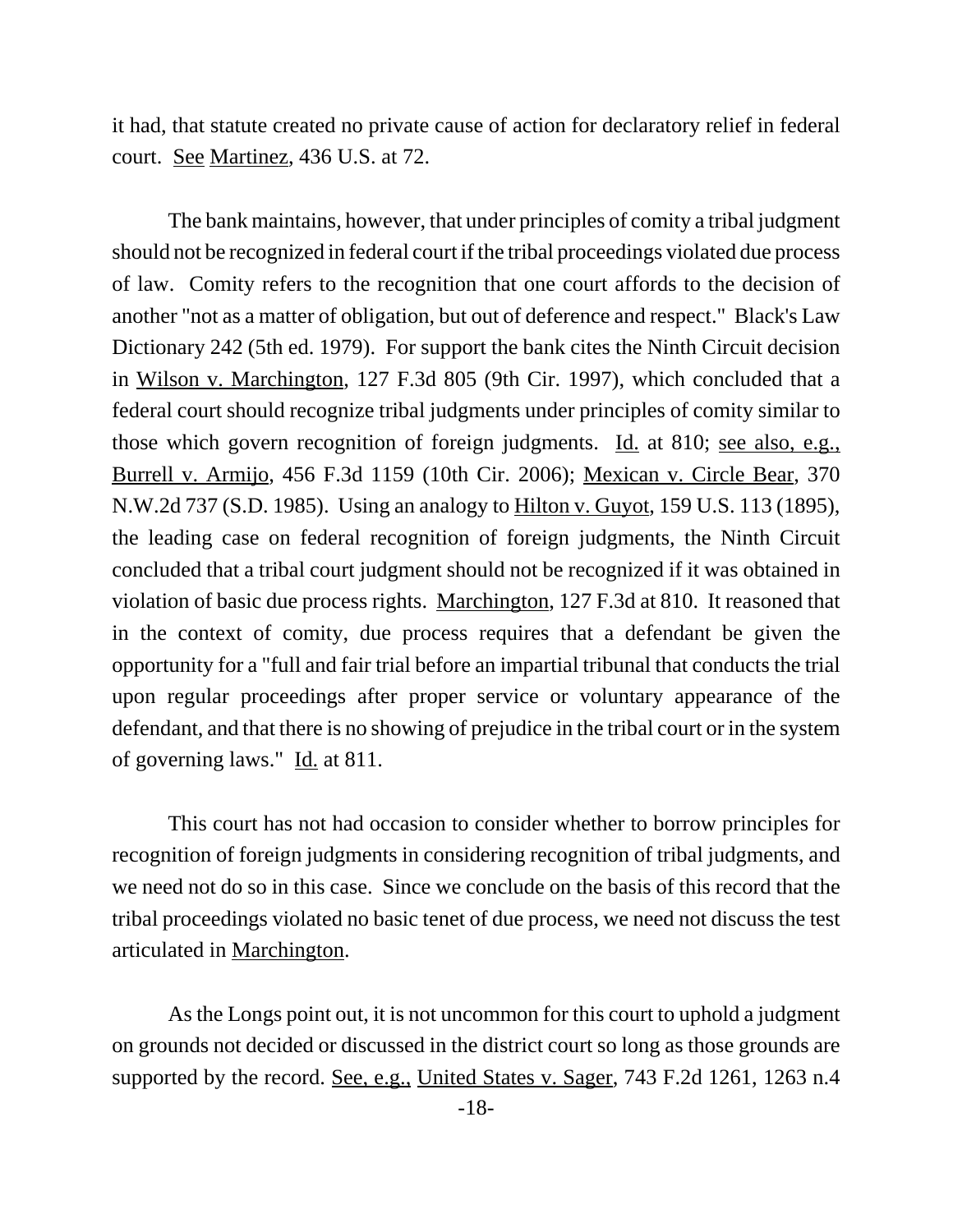(8th Cir. 1984). A tribe is neither required nor expected to use the same judicial procedures employed by federal courts, however, and federal courts must take care not to exercise "unnecessary judicial paternalism in derogation of tribal self-governance." Marchington, 127 F.3d at 811; see also Kremer v. Chem. Constr. Corp., 456 U.S. 461, 483 (1982) (due process dictates "no single model of procedural fairness, let alone a particular form of procedure"). The rules that this circuit has developed for departing from the reasoning of a lower court reflect our own balancing of considerations like judicial economy and the interests of both parties. Cf. Singleton v. Wulff, 428 U.S. 106, 121 (1976) (decision is primarily matter of discretion for appellate court). The tribal court of appeals is free to strike a different balance between those considerations so long as its procedures do not deny defendants adequate notice and fair opportunity to defend themselves. See Hilton, 159 U.S. at 167, 205.

In this case there was no deficiency in notice or opportunity to defend sufficient to make out a due process violation. The Longs never asserted a violation of federal law, the bank made no attempt to dismiss the discrimination claim for vagueness, and no reference to federal law was made to the jury.<sup>11</sup> The bank has also not shown that it suffered prejudice as a result of having tailored its defense to a federal rather than tribal claim. The fighting issue in the trial court was whether the bank denied the Longs favorable terms on a deal solely on the basis of their race or tribal affiliation. The bank had ample opportunity to present evidence that it did not give the Longs less favorable terms than its non Indian customers or that it did so for some other permissible reason. We discern no difference between the tribal tort of discrimination as recognized by the tribal court of appeals and the claim as it was presented to the

 $11$ If the bank was convinced that it was defending against a federal claim over which the tribal court had no jurisdiction, it could have gone immediately to federal court to seek a declaratory judgment that the tribal courts lacked authority to hear the case. See Hicks, 533 U.S. at 369, 374 (holding exhaustion requirement inapplicable where jurisdiction clearly lacking).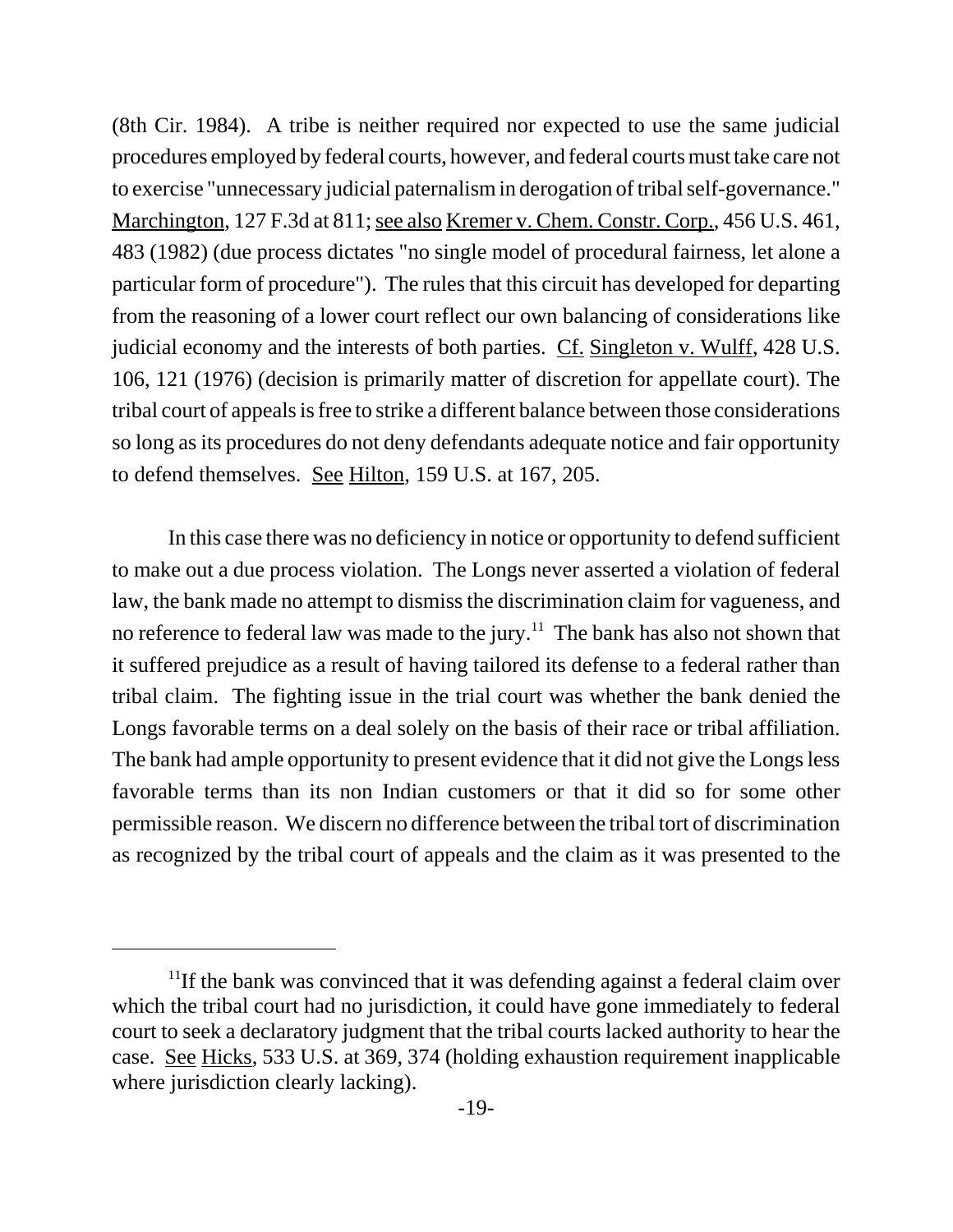jury. The bank was therefore not denied a fair opportunity to present relevant evidence or to defend itself.

The bank also argues that it should not have been subject to liability under a tort that had not previously been recognized by the tribal court of appeals. That the Longs' discrimination claim was novel is not itself grounds for refusing comity to the subsequent judgment where there is no indication that the court otherwise acted out of bias or refused to follow its own law. See Prosser, supra, at 4(novelty of claim not itself a bar to recovery). Tort law has historically developed incrementally in the courts. See id. at 3 ("[T]he progress of the common law is marked by many cases of first impression, in which the court has struck out boldly to create a new cause of action, where none had been recognized before."). If the encouragement of tribal self governance through the development of legal institutions is to remain a federal priority, see, e.g., Iowa Mut., 480 U.S. at 16-17, then tribal appellate courts must be given latitude to shape their own common law to respond to the cases before them, as our own courts have done over the centuries.

The bank has also suggested that as a non Indian company it could not obtain a fair hearing in tribal court on a claim that it discriminated against Indians, but there is simply no evidence to support this assertion. If the bank feared prejudice from an all Indian jury, it could have requested that the tribal court exercise the discretion granted to it by the tribal code to summon non Indians to serve on the jury. It made no such request, but instead proceeded to trial without striking any jurors or challenging the composition of the panel. Absent some indication that the tribal courts were biased or subject to political control, we must presume the court system to be competent and impartial. Duncan Energy, 27 F.3d at 1301. The bank has failed to show any bias in this case.

Since the bank has failed to show that it was denied a full and fair opportunity to be heard in tribal court, we see no reason on this record to deny comity to the Longs' tribal judgment.